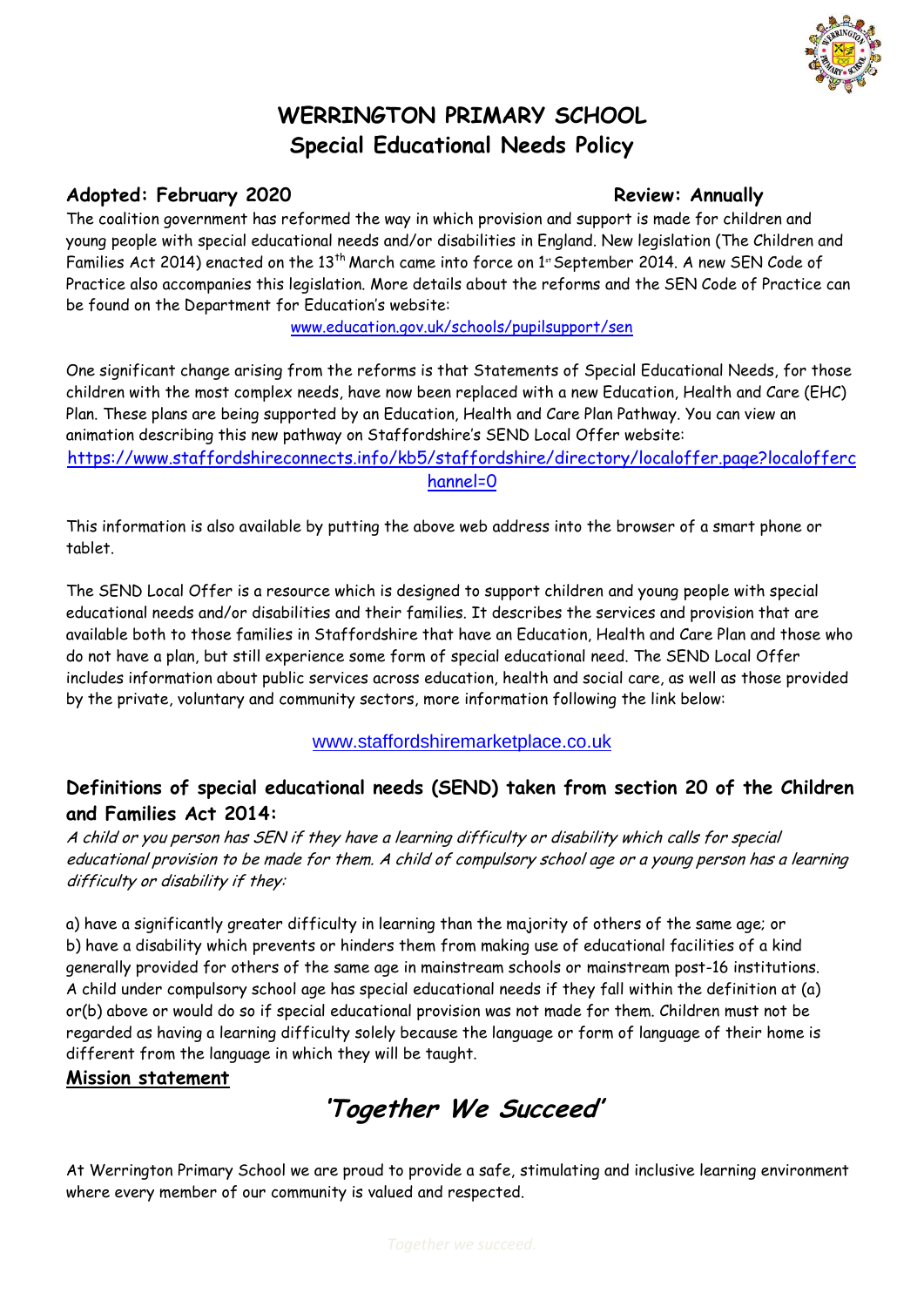

Our broad, balanced, creative curriculum and enrichment activities provide opportunities for everyone to achieve and succeed.

We celebrate our achievements, gifts and cultural diversity, irrespective of individual differences within the protected categories of the Equality Act of 2010.

Together we take pride in making a positive contribution to our school and the wider community

#### **1. Aims and objectives**

#### **Aims**

We aim to provide every child with access to a broad and balanced education. This includes the National Curriculum in line with the Special Educational Needs Code of Practice 2014.

#### **Objectives**

**Staff members seek to identify the needs of pupils with SEND as early as possible.** This is most effectively done by gathering information from parents, education, health and care services and early years settings prior to the child's entry into the school.

**Monitor the progress of all pupils** in order to aid the identification of pupils with SEND. Continuous monitoring of those pupils with SEND by their teachers will help to ensure that they are able to reach their full potential.

**Make appropriate provision to overcome all barriers to learning and ensure pupils with SEND have full access to the National Curriculum**. This will be co-ordinated by the SENCo and Headteacher and will be carefully monitored and regularly reviewed in order to ensure that individual targets are being met and all pupils' needs are catered for.

**Work with parents** to gain a better understanding of their child, and involve them in all stages of their child's education. This includes supporting them in terms of understanding SEND procedures and practices and providing regular feedback on their child's progress.

**Work with and in support of outside agencies** when the pupils' needs cannot be met by the school alone. Some of these services include SENIS from the local authority, Behaviour Support Service, Dyslexia Outreach, Autism Outreach Team, Hearing Impairment team, Visual Impairment team, Educational Psychologist Service, Educational Welfare Officers, Physical and disability support service, Social Services, School Nurse, CAMHS (Child & Adolescent Mental Health Service).

**Create a school environment where pupils can contribute to their own learning.** This means encouraging relationships with adults in school where pupils feel safe to voice their opinions of their own needs, and carefully monitoring the progress of all pupils at regular intervals. Pupil participation and pupil voice is encouraged through school by wider opportunities such as school council, residential visits, school plays, sports teams and Sports and Playground Leaders.

#### **2. Responsibility for the coordination of SEND provision**

The person responsible for overseeing the provision for children with SEND is Mr McLauchlan (Headteacher) The person co-ordinating the day to day provision of education for pupils with SEND is Mrs Bolton [SENCo]

## **3. Arrangements for coordinating SEND provision**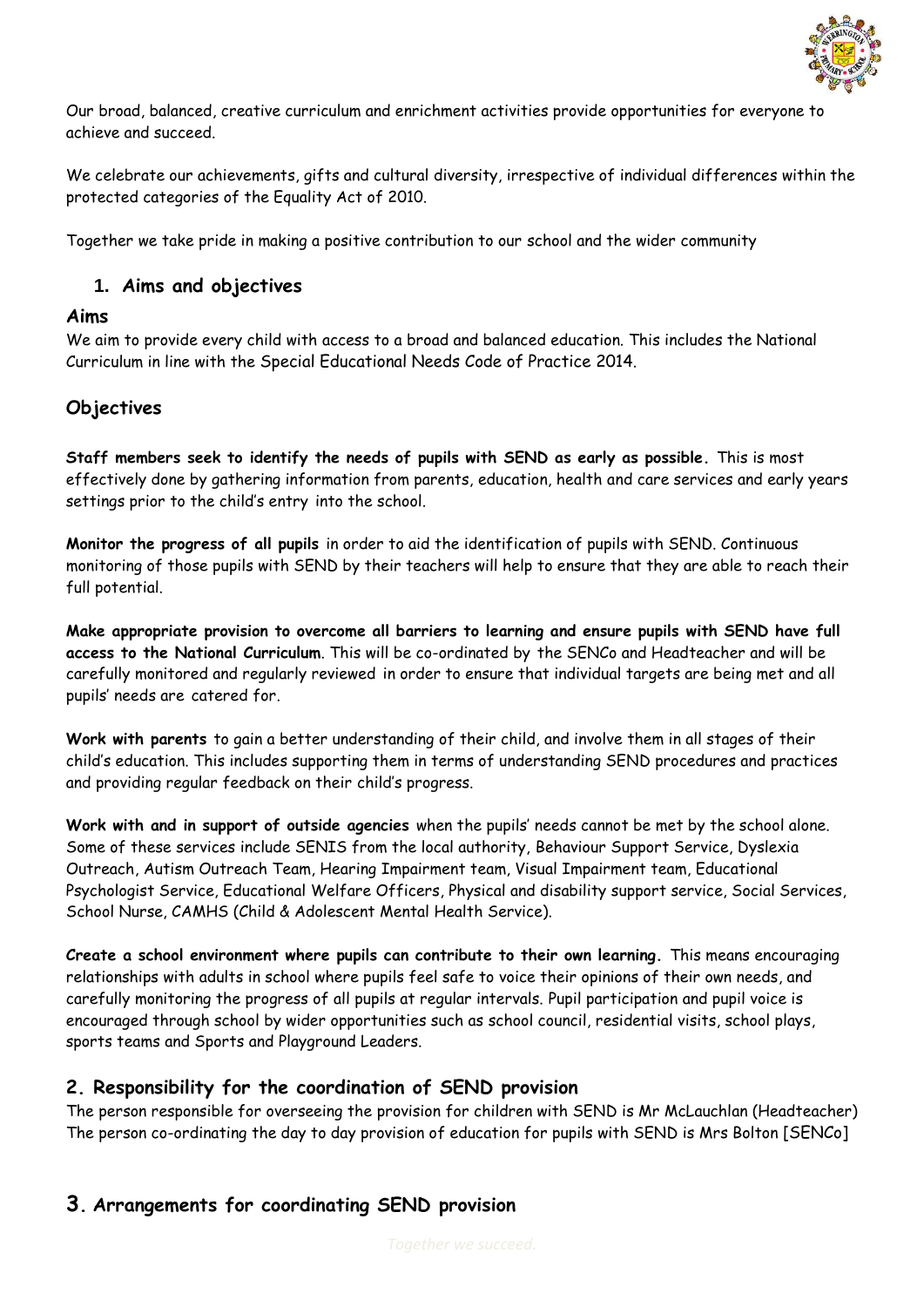

The SENCo will hold details of all SEND records for individual pupils.

#### **All staff can access:**

- The Werrington Primary School SEND Policy;
- A copy of the full SEND Register.
- Guidance on identification of SEND in the Code of Practice
- Information on individual pupils' special educational needs, including pupil passports, targets set and copies of their provision map.
- Practical advice, teaching strategies, and information about types of special educational needs and disabilities
- Information available through Staffordshire's SEND Local Offer:

#### [www.staffordshiremarketplace.co.uk](http://www.staffordshiremarketplace.co.uk/)

In this way, every staff member will have complete and up-to-date information about all pupils with special needs and their requirements which will enable them to provide for the individual needs of all pupils.

This policy is made accessible to all staff and parents in order to aid the effective coordination of the school's SEN provision.

## **4. Admission arrangements**

Please refer to the information contained in our school prospectus. The admission arrangements for all pupils are in accordance with national legislation, including the Equality Act 2010. This includes children with any level of SEN; those with Education, Health and Care Plans and those without.

#### **5. Specialist SEND provision**

We are committed to whole school inclusion. In our school we support children with a range of special educational needs. We will seek specialist SEND provision and training from SEND services where necessary. For a very small percentage of pupils, whose needs are significant and complex and the special educational provision required to meet their needs cannot reasonably be provided from within the school's own resources, a request will be made to the local authority to conduct an assessment of education, health and care needs. This may result in an Education, Health and Care (EHC) plan being provided.

For pupils who despite relevant and purposeful action taken to meet their special needs, fail to make expected levels of progress, the school or parents may consider requesting an Education, Health and Care assessment that will be undertaken by the Local Authority.

### **6. Facilities for pupils with SEND**

The school complies with all relevant accessibility requirements, please see the school accessibility plan for more details.

#### **7. Identification of pupils needs Identification**

See definition of Special Educational Needs at start of policy.

### **A graduated approach:**

#### **Quality First Teaching**

a) Any pupils who are falling significantly outside of the range of expected academic achievement in line with predicted performance indicators and grade boundaries will be monitored.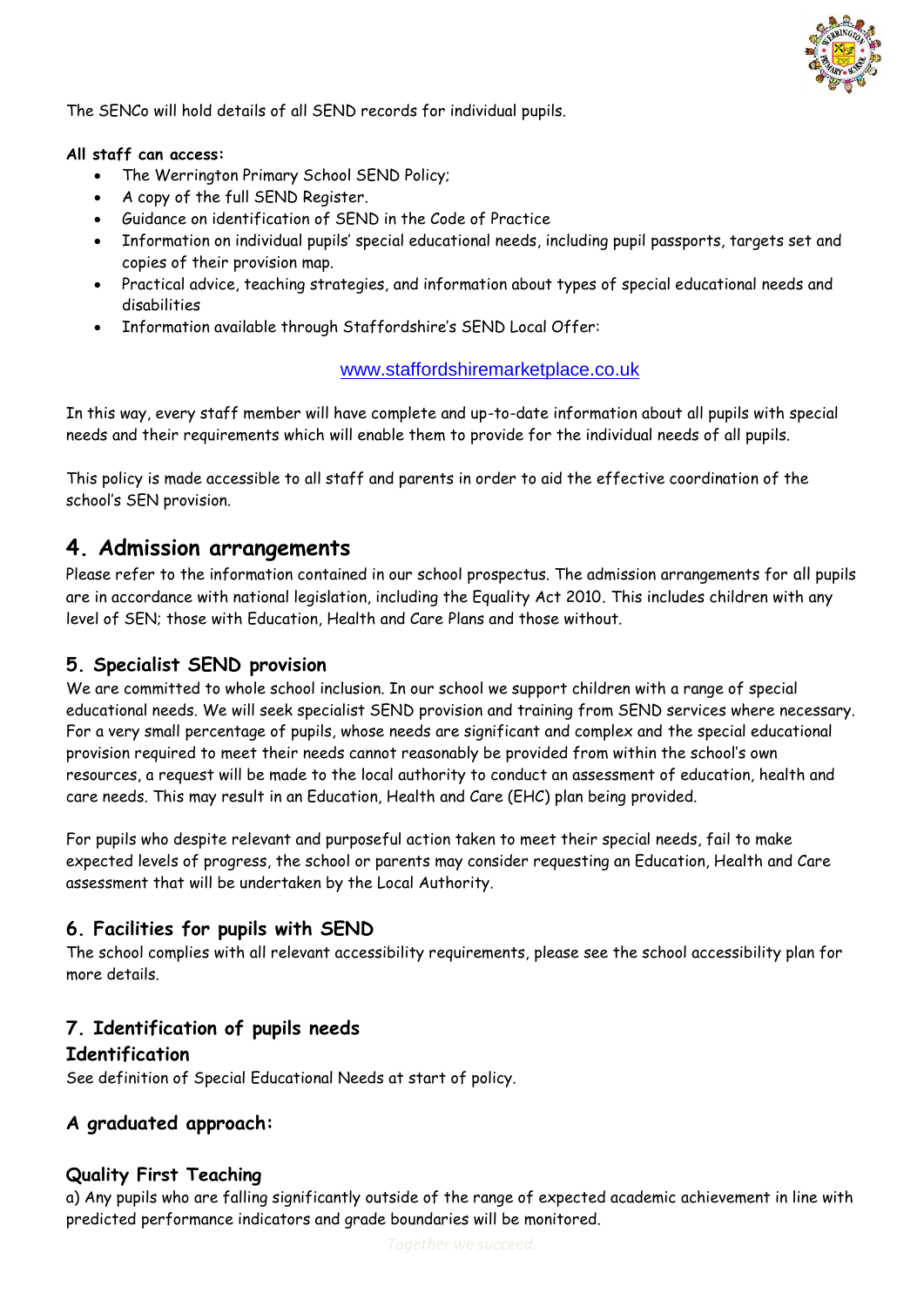

b) Once a pupil has been identified as possibly having SEND they will be closely monitored by staff in order to gauge their level of learning and possible difficulties.

c) The child's class teacher will take steps to provide differentiated learning opportunities that will aid the pupil's academic progression and enable the teacher to better understand the provision and teaching style that needs to be applied.

d) The SENCo will be consulted as needed for support and advice and may wish to observe the pupil in class. e) Through (b) and (d) it can be determined which level of provision the child will need going forward.

f) If a pupil has recently been removed from the SEND register they may also fall into this category as continued monitoring will be necessary.

g) Parents will be informed fully of every stage of their child's development and the circumstances under which they are being monitored. They are encouraged to share information and knowledge with the school. h) The child is recorded by the school as being monitored due to concern by parent or teacher but this does not automatically place the child on the school's SEND register. Any concerns will be discussed with parents informally or at a mutually convenient appointment.

i) Parent's evenings are used to monitor and assess the progress being made by children.

#### **SEND Support**

Where it is determined that a pupil does have SEND, parents will be formally advised of this and the decision will be added to the SEND register. The aim of formally identifying a pupil with SEND is to help school ensure that effective provision is put in place and so remove barriers to learning. The support provided consists of a four – part process:

- Assess
- Plan
- Do
- Review

This is an on-going cycle to enable the provision to be refined and revised as the understanding of the needs of the pupil grows. This cycle enables the identification of those interventions which are the most effective in supporting the pupil to achieve good progress and outcomes.



## **Referral for an Education, Health and Care Plan**

If a child has lifelong or significant difficulties they may undergo a Statutory Assessment Process which is usually requested by the school but can be requested by a parent. This will occur where the complexity of need or a lack of clarity around the needs of the child are such that a multi-agency approach to assessing that need, to planning provision and identifying resources, is required. The decision to make a referral for an Education, Health and Care Plan will be taken at a progress review.

The application for an Education, Health and Care Plans will combine information from a variety of sources including: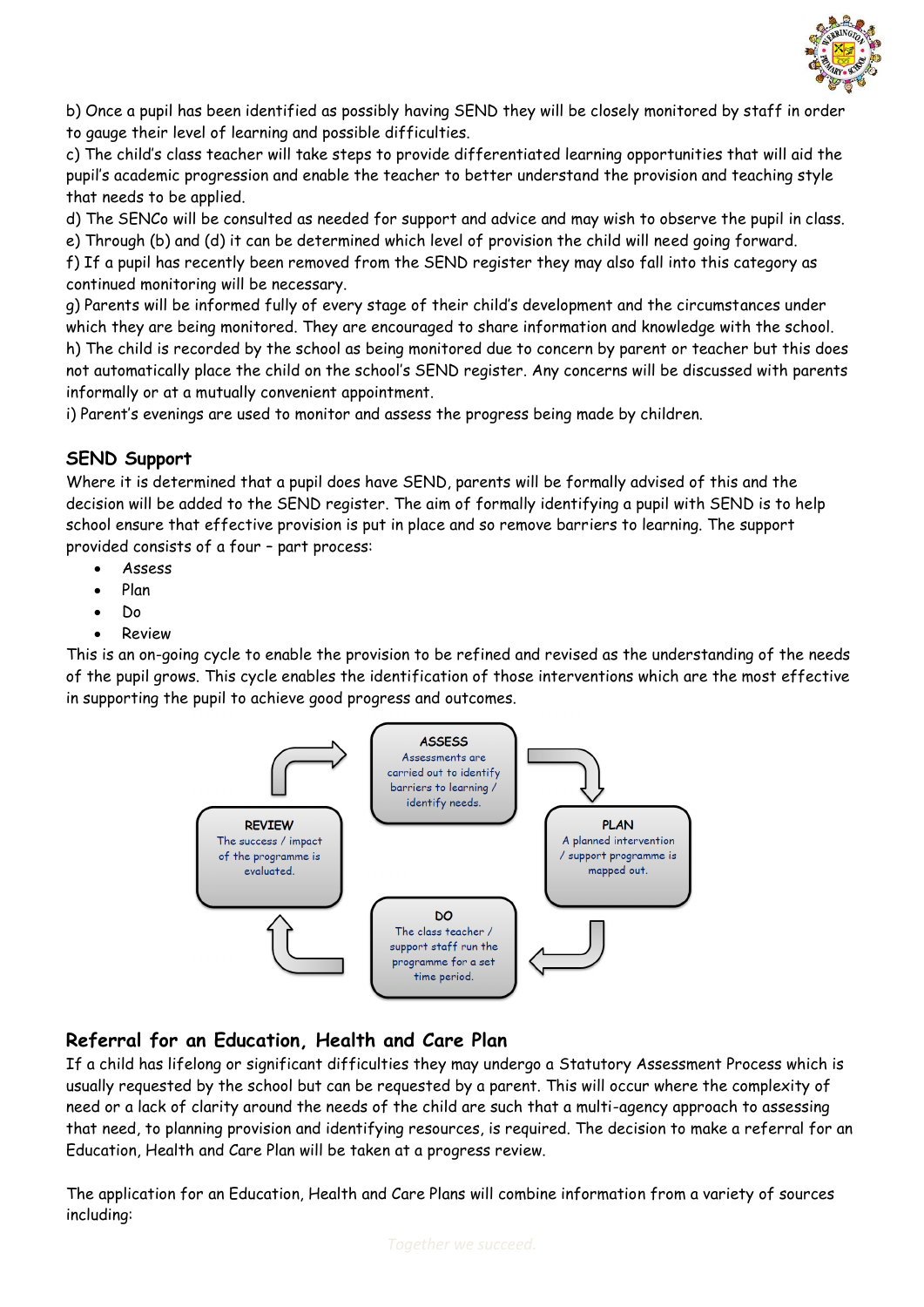

- Parents
- Teachers
- **SENCo**
- Social Care
- Health professionals.

Information will be gathered relating to the current provision provided, action points that have been taken, and the preliminary outcomes of targets set. A decision will be made by a group of people from education, health and social care about whether or the child is eligible for an EHC Plan. Parents have the right to appeal against a decision not to initiate a statutory assessment leading to an EHC Plan.

Further information about EHC Plans can found via the SEND Local Offer:

#### [https://www.staffordshireconnects.info/kb5/staffordshire/directory/localoffer.page?localofferc](https://www.staffordshireconnects.info/kb5/staffordshire/directory/localoffer.page?localofferchannel=0) [hannel=0](https://www.staffordshireconnects.info/kb5/staffordshire/directory/localoffer.page?localofferchannel=0)

Or by speaking to an Education, Health and Care Plan Co-ordinator on: Staffordshire: 0300 111 8010 or information is available from SEND IASS at<https://www.staffs-iass.org/home.aspx> or by telephoning 01785 396521



#### **Education, Health and Care Plans [EHC Plan]**

a. Following Statutory Assessment, an EHC Plan will be provided by Staffordshire County Council, if it is decided that the child's needs are not being met by the support that is ordinarily available. The school and the child's parents will be involved developing and producing the plan.

b. Parents have the right to appeal against the content of the EHC Plan. They may also appeal against the school named in the Plan if it differs from their preferred choice.

c. Once the EHC Plan has been completed and agreed, it will be kept as part of the pupil's formal record and reviewed at least annually by staff, parents and the pupil. The annual review enables provision for the pupil to be evaluated and, where appropriate, for changes to be put in place, for example, reducing or increasing levels of support.

### **8. Access to the curriculum, information and associated Services**

Pupils with SEND will be given access to the curriculum through the specialist SEND provision provided by the school as is necessary, as far as possible, taking into account the wishes of their parents and the needs of the individual.

We will educate pupils with SEND alongside their peers in a mainstream classroom setting. Where this is not possible, the SENCo will consult with the child's parents for other flexible arrangements to be made. Regular training and learning opportunities for staff on the subject of SEND and SEND teaching are provided both in school and across the family of schools. Staff members are kept up to date with teaching methods which will aid the progress of all pupils including those with SEND. In class provision and support are deployed effectively to ensure the curriculum is differentiated where necessary. We make sure that individual or group tuition is available where it is felt pupils would benefit from this provision. We set appropriate individual targets that motivate pupils to do their best and celebrating achievements at all levels.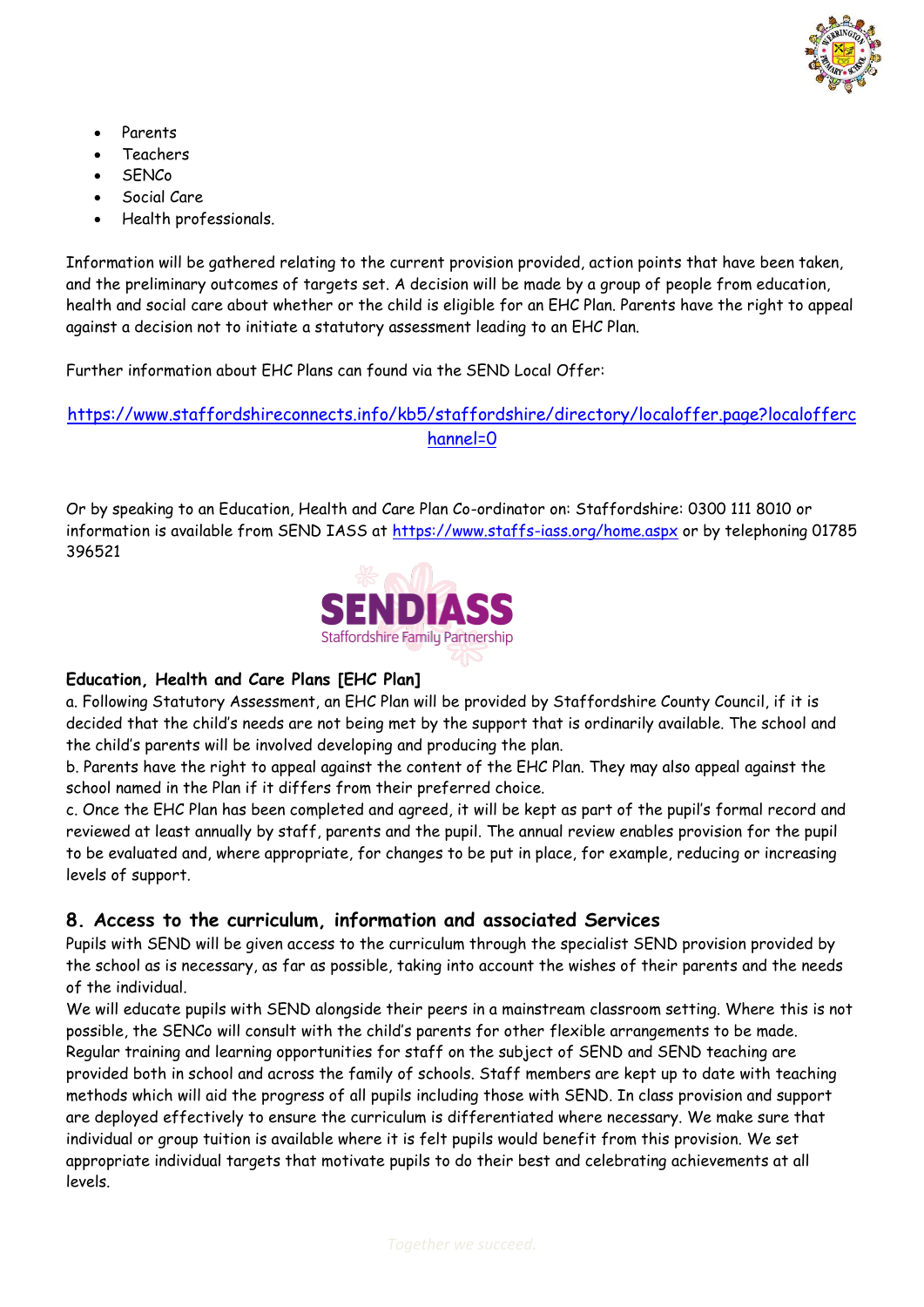

## **9. Inclusion of pupils with SEN**

The Headteacher and SENCo oversee the school's policy for inclusion and are responsible for ensuring that it is implemented effectively throughout the school. The school curriculum is regularly reviewed to ensure that it promotes the inclusion of all pupils. This includes learning outside the classroom. The school will seek advice, as appropriate, around individual pupils, from external support services through the Early Help Unit, the Multi-Agency Safeguarding Hub and Behaviour Support. Advice will be sought from Behaviour Support, for children who have behavioural concerns. Where a behavioural incident warrants exclusion, schools have a duty to inform this service.

#### **10. Evaluating the success of provision**

In order to make consistent continuous progress in relation to SEND provision the school encourages feedback from staff, parents and pupils throughout the year. This is done in the form of pupil questionnaires, discussion with children and staff and through progress meetings with parents. Pupil progress will be monitored on a termly basis in line with the SEND Code of Practice.

SEND provision and interventions are recorded on an individual provision map, which are updated when the intervention is changed. These are updated by the class teacher and are monitored by the SENCo. These reflect information passed on by the SENCo at the beginning of an academic year and are adapted following assessments. These interventions are monitored and evaluated termly by the SENCo and information is fed back to the staff, parents and governors. This helps to identify whether provision is effective.

#### **11. Complaints procedure**

If a parent or carer has any concerns or complaints regarding the care or welfare of their child, an appointment can be made to speak to the Headteacher or SENCo, who will be able to advise on formal procedures for complaint.

#### **12. In-service training (CPD)**

We aim to keep all school staff up to date with relevant training and developments in teaching practice in relation to the needs of pupils with SEND. The SENCo attends relevant SEND courses, Family SEND meetings and facilitates/ signposts relevant SEND focused external training opportunities for all staff.

We recognise the need to train all our staff on SEND issues and we have funding available to support this professional development. The SENCo, with the senior leadership team, ensures that training opportunities are matched to school development priorities and those identified through the use of provision management.

#### **13. Links to support services**

The school continues to build strong working relationships and links with external support services in order to fully support our SEND pupils and aid school inclusion. Sharing knowledge and information with our support services is key to the effective and successful SEND provision within our school. Any one of the support services may raise concerns about a pupil. This will then be brought to the attention of the SENCo who will then inform the child's parents.

#### **14. Working in partnership with parents**

Werrington Primary School believes that a close working relationship with parents is vital in order to ensure: a) early and accurate identification and assessment of SEND leading to appropriate intervention and provision

- b) continuing social and academic progress of children with SEND
- c) personal and academic targets are set and met effectively.